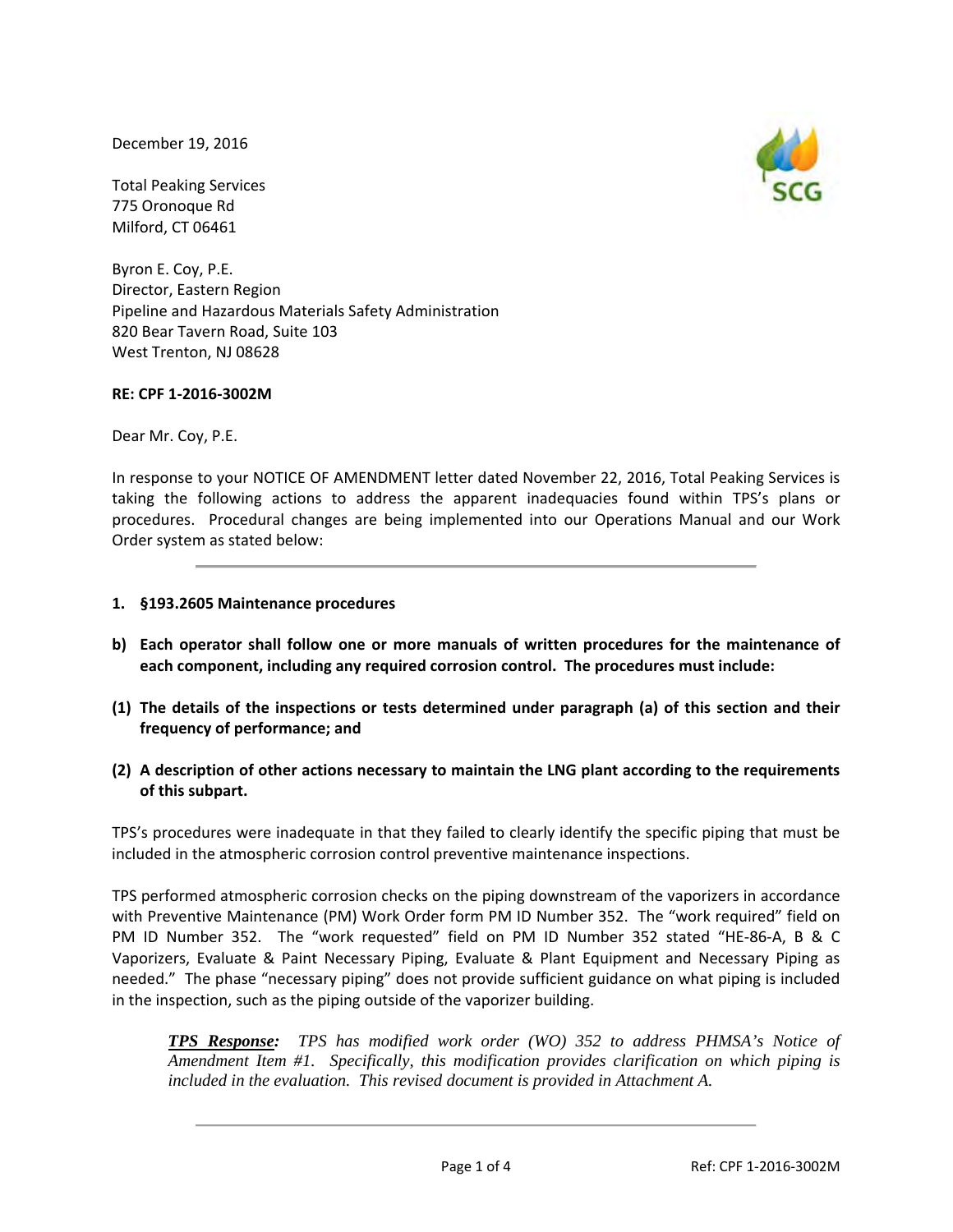## **2. §193.2017 Plans and procedures**

(a) Each operator shall maintain at each LNG plant the plans and procedures required for that plant **by this part. The plans and procedures must be available upon request for review and inspection by the Administrator or any State Agency that has submitted a current certification or agreement with respect to the plant under the pipeline safety laws (49 U.S.C. 60101 et seq.). In addition, each change to the plans or procedures must be available at the LNG plant for review and inspection within 20 days after the change is made.**

TPS procedures for maintaining a system of records as evidence that personnel have undergone and satisfactorily completed the required training programs as per §193.2719(a)(2) states that: Each operator shall maintain a system of records which  $-$  (2) Provide evidence that personnel have undergone and satisfactorily completed the required training programs.

During the inspection, CT DEEP inspectors reviewed TPS Preventative Maintenance Work Order records for firefighting training and operating manual review. The bottom of each record provided six blank spaces for the following information:

| "Completed By:         | Completion Date: / |  |
|------------------------|--------------------|--|
| SIGN OFF: Production / | Maintenance:       |  |
| Signed:                |                    |  |

TPS personnel indicated that the work orders for training are generated automatically at the required interval, and that once training is completed, personnel and supervisors sign off on the work order prior to closing it. CT DEEP's review of training work orders identified inconsistencies in how the records labeled PM ID numbers 303 and 464 were completed such as:

- 1. "Completed by" was initialed printed or signed
- 2. "Signed" was signed, initialed or blank
- 3. "Maintenance" and "Completed Date" were completed or blank

In addition, TPS's procedures did not provided sufficient guidance on items such as:

- 1. Individuals responsible for completing each field on the form
- 2. Entries that must be printed
- 3. Entries that must be signed
- 4. Requirements for stamping and signing as "CLOSED"

*TPS Response: TPS has modified the Operations & Maintenance Manual, Tab-17, Inspection & Maintenance Plan (IMP)-2 – Record Keeping, Subpart V to address documentation concerns in PHMSA's Notice of Amendment Item #2. Specifically, this procedure ensures Maintenance Work Orders are completed in a consistent manner for close-out. This revised document is provided in Attachment B.* 

## **3. §193.2017 Plans and procedures**

(a) Each operator shall maintain at each LNG plant the plans and procedures required for that plant **by this part. The plans and procedures must be available upon request for review and inspection by the Administrator or any State Agency that has submitted a current certification or agreement with respect to the plant under the pipeline safety laws (49 U.S.C. 60101 et seq.). In addition,**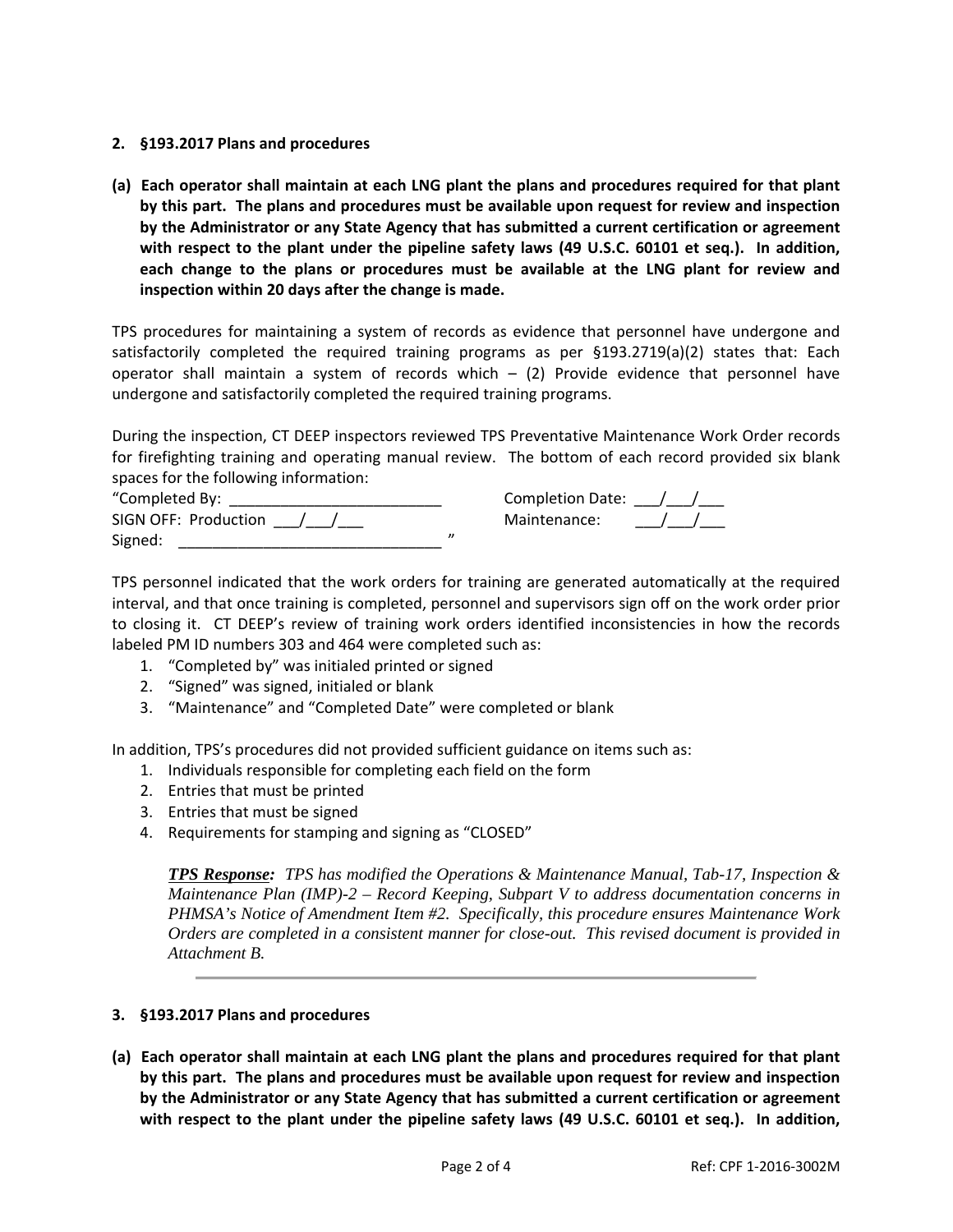**each change to the plans or procedures must be available at the LNG plant for review and inspection within 20 days after the change is made.**

TPS's procedures for ensuring that each change to the plans or procedures were available at the LNG plant for review and inspection with 20 days after the change is made were inadequate. Specifically, TPS's procedures did not include details on items such as:

- 1. The process for ensuring that verbal and input from field personnel are taken into consideration
- 2. Documentation of decisions made related to input received field personnel.

*TPS Response: TPS has modified the Operations & Maintenance Manual, Tab-17, IMP-2 – Record Keeping, Subpart V and added Operations & Maintenance Manual, Tab-17, IMP-8 – Management of Change to address field personnel input and documentation concerns identified in PHMSA's Notice of Amendment Item #3. These documents are provided in Attachment B and Attachment C.* 

## **4. §193.2605 Maintenance procedures**

- **b) Each operator shall follow one or more manuals of written procedures for the maintenance of each component, including any required corrosion control. The procedures must include:**
- (1) The details of the inspections or tests determined under paragraph (a) of this section and their **frequency of performance; and**
- **(2) A description of other actions necessary to maintain the LNG plant according to the requirements of this subpart.**

TPS's procedures for thermographic inspection of an LNG tank using an infrared (IR) thermometer were inadequate to maintain the LNG plant according to the requirements of this subpart. §193.2623 states that:

"Each LNG storage tank must be inspected or tested to verify that each of the following conditions does not impair the structural integrity or safety of the tank:

- (a) Foundation and tank movement during normal operation and after a major meteorological or geophysical disturbance.
- (b) Inner tank leakage.
- (c) Effectiveness of insulation.
- (d) Frost heave."

TPS Work Order form PM ID Number 338 does record temperature readings at designated numbered locations on the LNG tank; however, other factors that could affect the temperature readings, such as the ambient temperature, frost, or closed cover, are not recorded.

TPS's procedures failed to provide details such as:

- 1. Collection and assessment of specific information that could indicate a potential problem, such as:
	- a. Readings that fall outside of a typical range
	- b. The presence of frost